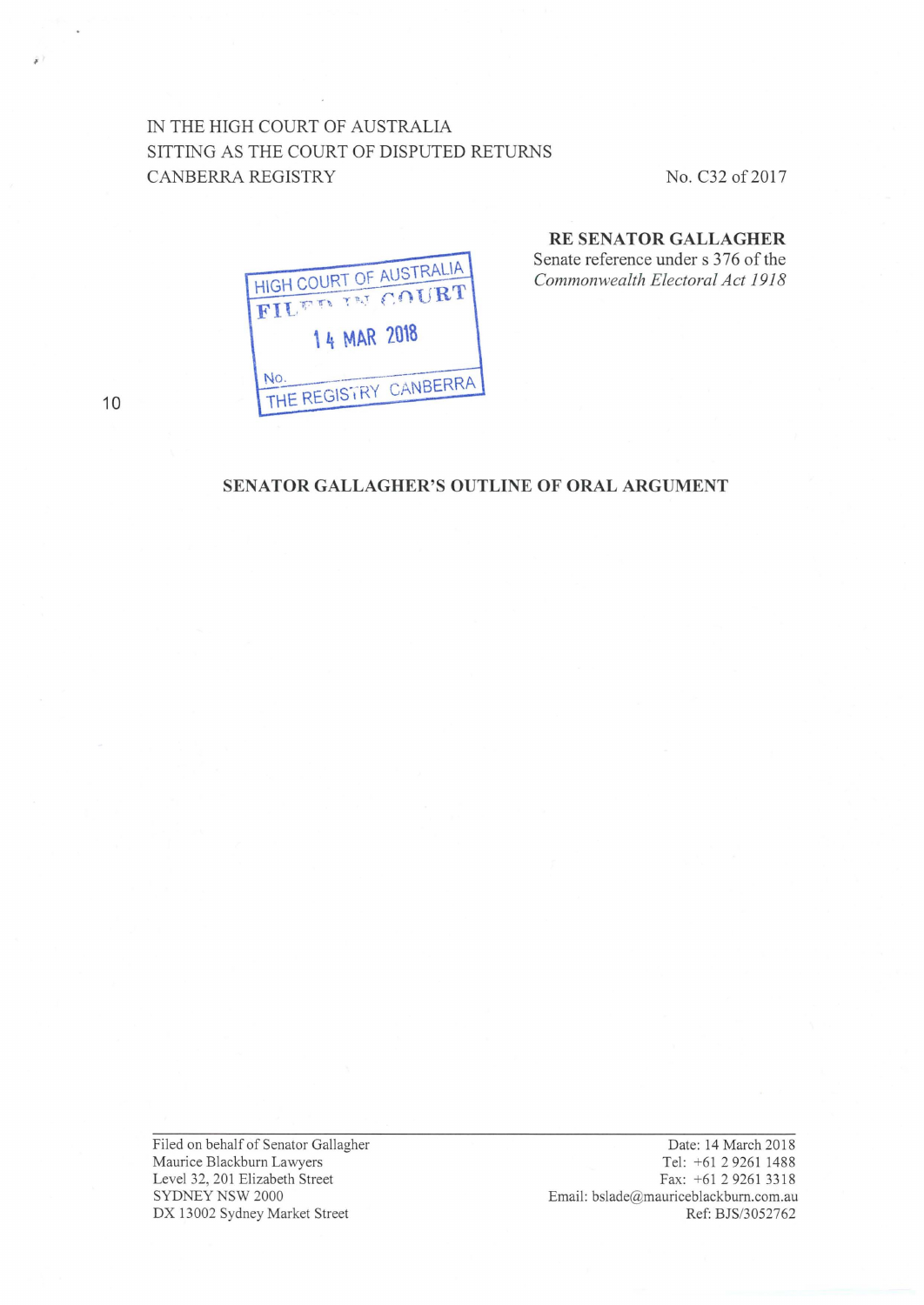### **Part 1:**

This outline is in a form suitable for publication on the internet.

**Part 11:** 

- 1 **First:** The 2016 election was called on 8 May; writs were issued on 16 May; and nominations closed on 9 June: **CB 172.** Prior to 8 May, there could be no certainty when the election would be called or what shape it would take.
- 10 2 At the date of the election, the requirements of UK law for a British citizen to renounce citizenship were those reviewed in *Re Roberts* (2017) 91 ALJR 1018 at [76]-[80] and set out in full at **CB 186, 203-205, 208-211.** 
	- 3 By no later than 6 May, Senator Gallagher had taken *every step* required by UK law to secure a release from her UK citizenship and within her power: **CB 254-265.**
	- 4 Specifically, under s 12(1) of the *British Nationality Act 1981:* 
		- (a) She was a British citizen of full age and capacity: **CB 171;**
		- (b) She made in the prescribed manner a declaration of renunciation of citizenship; the experts agree on this: Berry Opinion at **CB 121-122**; Fransman Opinion at **CB 161-162;**
		- (c) She had provided infmmation capable of satisfying the Secretary that the renunciation would not render her stateless: **CB 171, 263;** and
		- (d) She had paid the requisite, not insubstantial, fee for the service: **CB 173, 265.**
	- 5 If it be relevant, by that time Senator Gallagher had also taken *every step* which was indicated in the Home Office Published Guide for renunciation and within her power: **CB 245-252;** Fransman at **CB 161-162.**
	- 6 Nothing in the British law (nor the published materials if relevant), informed a person in Senator Gallagher's position that she needed to include with her declaration the Additional Documents that the Secretary first asked for by letter received on 20 July.
	- 7 The factual reasons why Senator Gallagher did not cease to be a British citizen prior to 9 June lay in matters wholly outside her power – namely the timing and manner in which the Secretary chose to perform the duty in s  $12(1)$  ("the Secretary...shall cause the declaration to be registered"). This was an irremediable impediment to her participation in the election and beyond. On that basis, the constitutional imperative in *Re Canavan* at [72] was engaged, irrespective of the disputes between the experts.

**Senator Gallagher Written Submissions (SGWS) [39] - [43].** 

20

30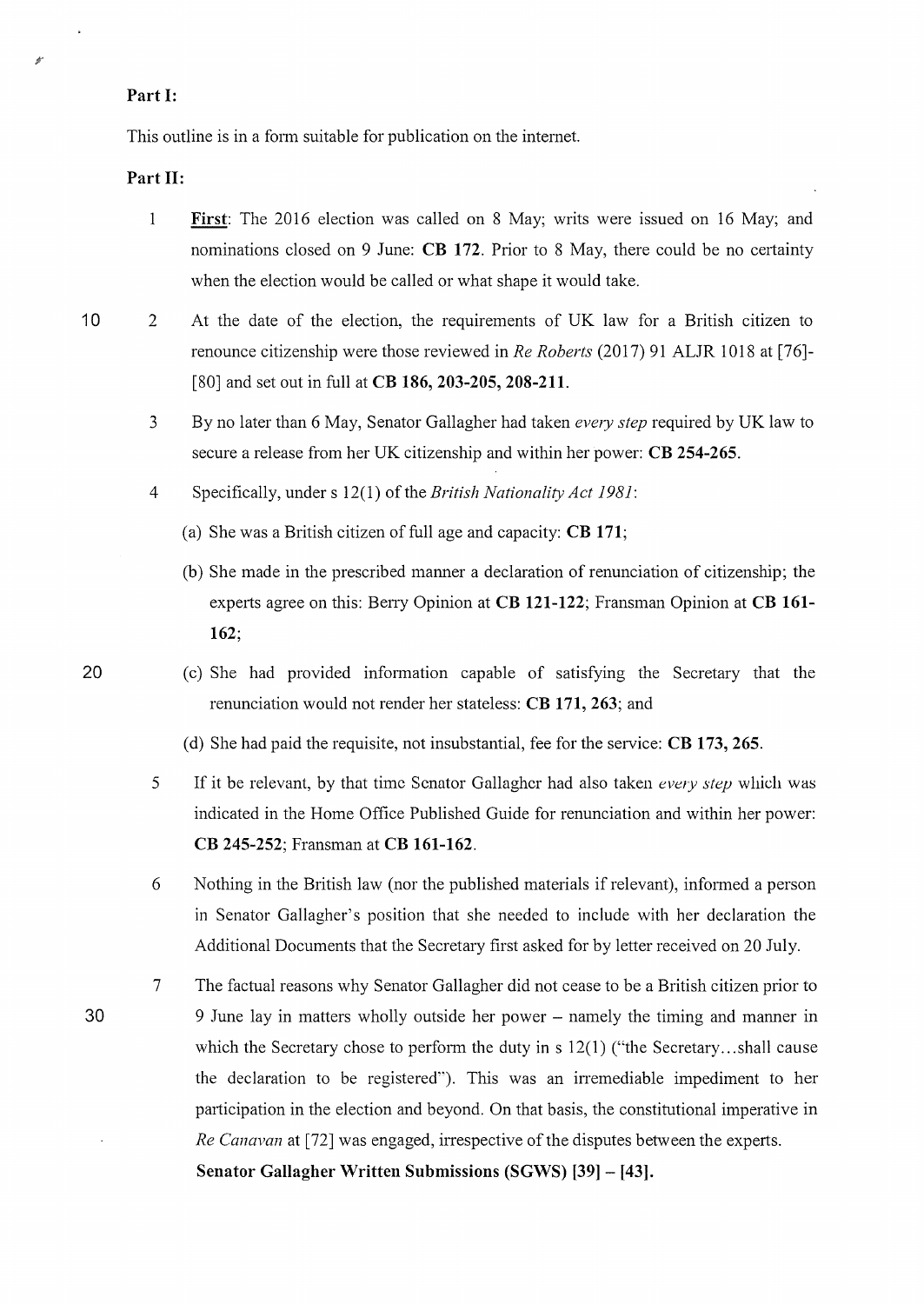- 8 **Second:** The evidence of Mr Beny is that under s12 the Secretary was bound to perform that duty and had no entitlement to delay or refuse registration until further fonns of evidence, not stipulated in UK law, were sought or provided. The duty was enforceable by declaration and mandatory order: **CB 124, 281-282.**
- 9 If that evidence is conect, it confirms that Senator Gallagher satisfies *Re Canavan* at [72]. She had taken all steps reasonably required by the foreign law to renounce the citizenship; her participation in representative government was irremediably prevented by the failure of a foreign official to perform a duty under foreign law.

### **SGWS [54]-** [57].

- 10 10 Third: The evidence of Mr Fransman:
	- (a) Converts the mandatory language of s 12(1) ("shall cause") into a process where the Secretary exercises a "wide margin of discretion" over the evidence in "attaining satisfaction" about the matters in  $s 12(1)$ ;
	- (b) Without support in the language of s 12(1) or authority (cf *Harrison v Secretmy*  [2003] EWCA Civ 432 at [31]-[35]), gives the Secretary a discretion to refuse to register a declaration that has complied with s 12(1) because the person has not provided additional evidence sought by the Secretary; and
	- (c) Would allow the Secretary a period which could be days, months or years in which to make a decision: **CB 152, 154, 163-168.**
- 20 11 Even if UK law operates as per the Fransman Opinion, that provides a separate reason why the constitutional imperative is engaged. As from 6 May, Senator Gallagher has no remedy, under Australian law or British law, to compel the Secretary to make the choices which would enable her participation in the election. She has no control over how long the Secretary takes to deal with her declaration; what expedition the Secretary chooses to give to some declarations over other; or what additional forms of evidence, beyond those stipulated in UK Law or published information, the Secretary requires. Her participation in representative government was inemediably prevented by the absence of a mechanism to bring her renunciation to a timely and effective close.

30 12 Another way of expressing it is that, from 6 May, her continuing foreign nationality was "involuntary". She could take the oath or affirmation required by s 42 of the Constitution on the basis that her undivided loyalty was to Australia. ( cf *Sykes v Clewy* 176 CLR 77 at 107-8). **SGWS: [58]- [62].** 

 $\cdot$